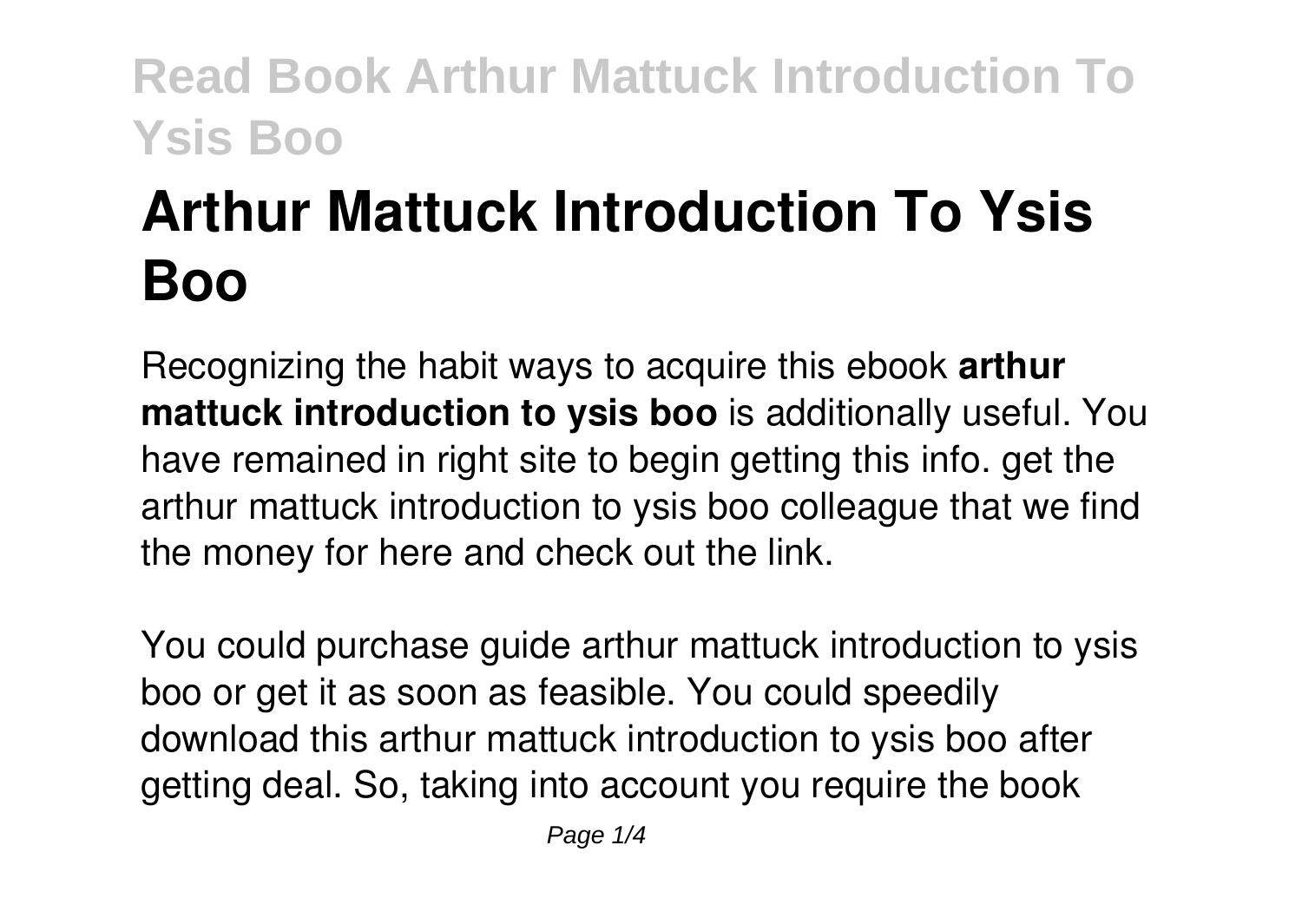swiftly, you can straight acquire it. It's as a result totally easy and hence fats, isn't it? You have to favor to in this song

*Course Introduction | MIT 18.085 Computational Science and Engineering I, Fall 2008 Real Analysis - Part 1 - Introduction* Lec 19 | MIT 18.03 Differential Equations, Spring 2006 6 Things I Wish I Knew Before Taking Real Analysis (Math Major) *Lec 1 | MIT 18.03 Differential Equations, Spring 2006* Lec 14 | MIT 18.03 Differential Equations, Spring 2006 (1:2) Where the Laplace Transform comes from (Arthur Mattuck, MIT)

(2:2) Where the Laplace Transform comes from (Arthur Mattuck, MIT)

Solving a System of ODEs - Seinfeld example (Arthur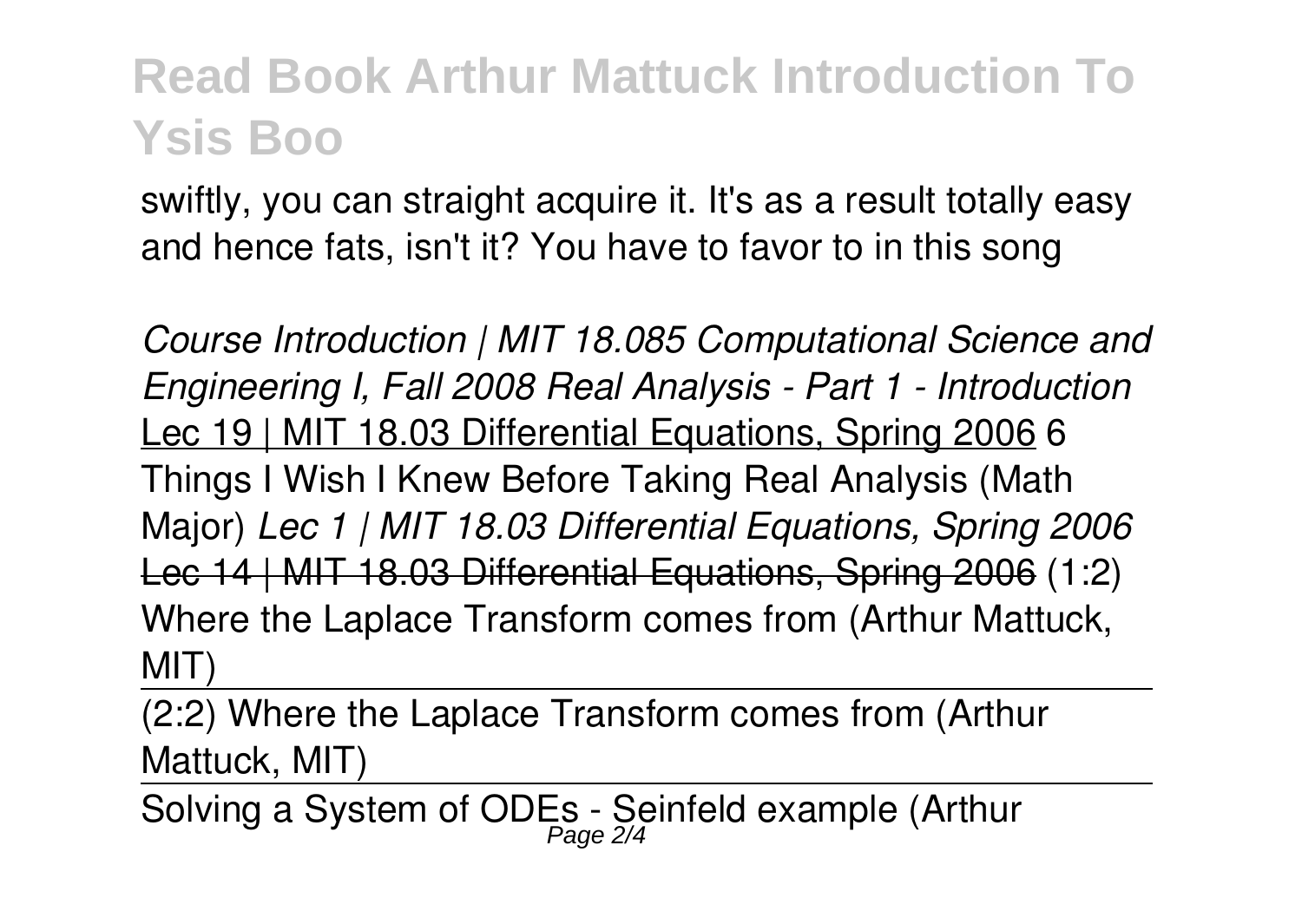Mattuck, MIT) Lec 21 | MIT 18.03 Differential Equations, Spring 2006 **Radar as Fast As Possible** *Leonard Susskind - The Best Differential Equation - Differential Equations in Action* **How to Get into MIT** *Financial Maths in a Nutshell | VCE Further Maths* ???? ????,MIT?? ???? ??????? ?? ????? **Real Analysis | Sequences and the ?-N definition of convergence.** Boards of Canada - Dayvan Cowboy Linear Equations - Balancing The Equation **Wave Equation** Analysis 1 - Convergence of a Sequence: Oxford Mathematics 1st Year Student Lecture Complexifying the Integral (Arthur Mattuck, MIT) Lec 17 | MIT 18.03 Differential Equations, Spring 2006 *D.W.'s Guide to Perfect Manners | read aloud | children's book | Arthur series | Marc Brown* Lec 16 | MIT 18.03 Differential Equations, Spring 2006 Lec 5 | MIT 18.03